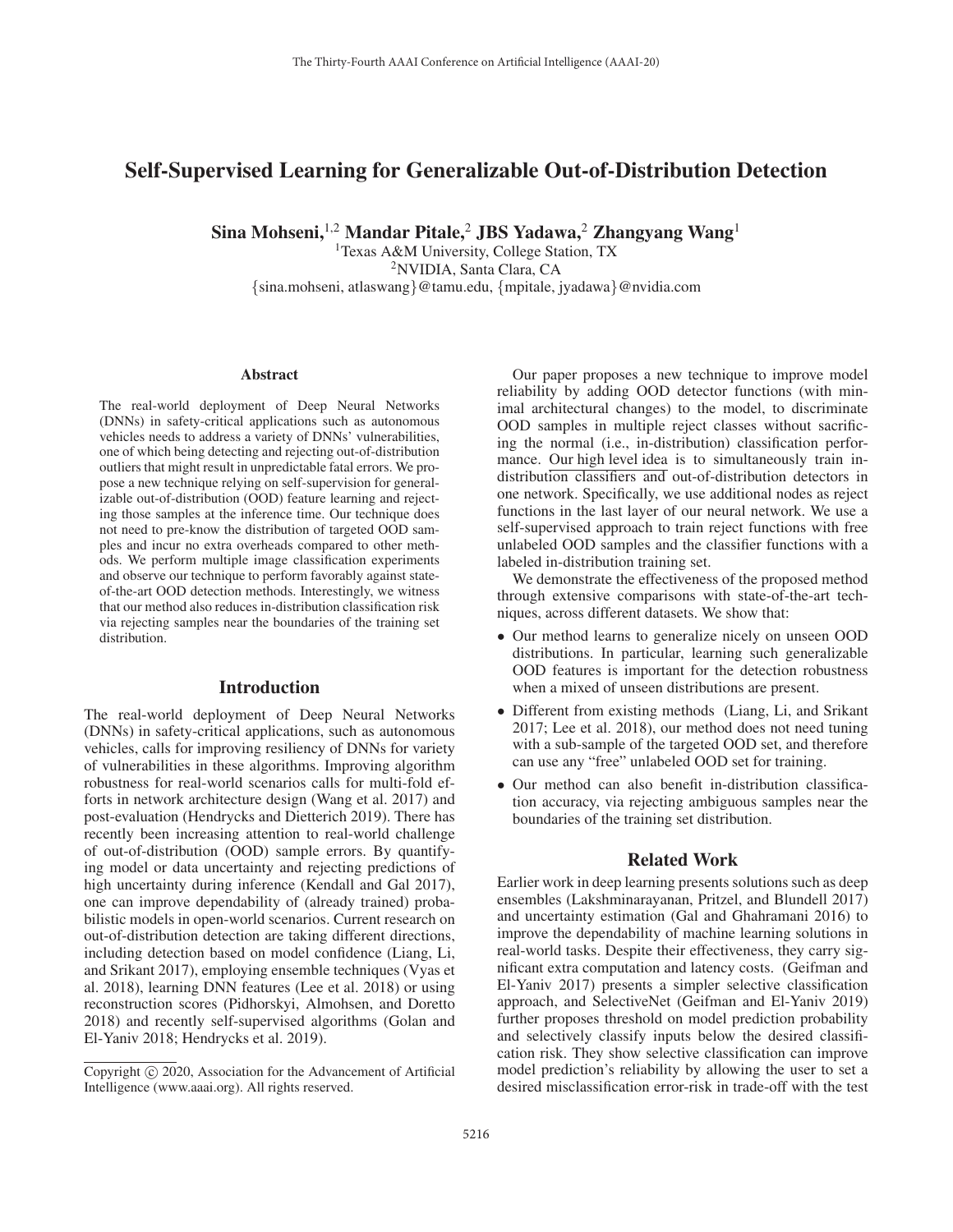|  | Algorithm 1 Two-Step Training for In- and Out-of-Distribution Training Sets |  |
|--|-----------------------------------------------------------------------------|--|
|  |                                                                             |  |

| procedure SUPERVISED IN-DISTRIBUTION LEARNING<br><b>Input:</b> Batch of $D_{train}^{in}$ samples in c different classes.                                                                                                                                                                                         |                                                                            |
|------------------------------------------------------------------------------------------------------------------------------------------------------------------------------------------------------------------------------------------------------------------------------------------------------------------|----------------------------------------------------------------------------|
| Training the in-distribution set by solving: min $(\mathbb{E}_{P_{in(\hat{x},\hat{y})}}[-\log(P_{\theta}(y=\hat{y} \hat{x}))])$                                                                                                                                                                                  |                                                                            |
| procedure SELF-SUPERVISED OUT-OF-DISTRIBUTION LEARNING                                                                                                                                                                                                                                                           |                                                                            |
| <b>Input:</b> Batch of mixed $D_{train}^{in}$ labeled samples and $D_{train}^{out}$ unlabeled samples, set of OOD classes k,                                                                                                                                                                                     |                                                                            |
| learning coefficient for OOD features $\lambda$ .                                                                                                                                                                                                                                                                |                                                                            |
| Training the mixed set by solving: min $(\mathbb{E}_{P_{in}(\hat{x}, \hat{y})}[-\log(P_{\theta}(y = \hat{y} \hat{x}))] + \lambda \mathbb{E}_{P_{out}(x, target)}[-\log(P_{\theta}(y = target x))])$<br>Where pseudo-label <i>target</i> for each OOD training sample is calculated at each pass during training: |                                                                            |
|                                                                                                                                                                                                                                                                                                                  |                                                                            |
| <b>if</b> $argmax(P_{\theta}(x)) \in k$ <b>then</b>                                                                                                                                                                                                                                                              |                                                                            |
| $target \leftarrow argmax(P_{\theta}(x))$                                                                                                                                                                                                                                                                        | $\triangleright$ choosing the reject class with maximum class probability. |
| else                                                                                                                                                                                                                                                                                                             |                                                                            |
| $target \leftarrow random(k)$                                                                                                                                                                                                                                                                                    | $\triangleright$ choosing a random reject-label.                           |

coverage. Along the same line, (Guo et al. 2017) presented temperature scaling a post-processing calibration technique to adjust the model probability estimates being off due to over fitting. However, this line of research does not emphasize model robustness against misclassifying OOD outliers. In comparison, this paper presents experiments on how our OOD rejection technique improves classification risk when both in-distribution and OOD samples are present.

To investigate the use of class probabilities as a proper measure for OOD detection, (Hendrycks and Gimpel 2016) presents maximum softmax probability (MSP) as the Baseline for OOD detection in DNN algorithms. Later, (Liang, Li, and Srikant 2017) presents ODIN to calibrate pre-trained models using temperature scaling and small perturbation on in-distribution inputs to improve model robustness against OOD samples. In a more sophisticated approach, (Lee et al. 2017) used a generative adversarial network (Goodfellow et al. 2014) to synthesis samples which are out of but close to the training data distribution boundaries for calibrating the model. They employ a two term loss function to force the predictive distribution of OOD samples toward uniform distribution. Along the same line, (Hendrycks, Mazeika, and Dietterich 2018) investigates the effectiveness of large natural datasets disjoint from the training set to calibrate the model prediction. However, it is an inherent problem with ReLU family activation functions that they produce arbitrary high confidence as inputs get further from the training distribution (Hein, Andriushchenko, and Bitterwolf 2019). Therefore, in contrast to model calibration techniques, we show using additional decision boundaries in the network has a better effect on discriminative feature learning.

Another line of research focuses on unsupervised and self-supervised learning for OOD detection challenge, by estimating a novelty score or training a one-class classifier. For instance, using generative models for novelty detection has been investigated in (Nalisnick et al. 2018). (Pidhorskyi, Almohsen, and Doretto 2018) examines the use of reconstruction error together with probability distribution of the full model in an autoencoder as a novelty measure, and improve OOD detection by incorporating the Mahalanobis distance in the latent space. Recently, (Golan and El-Yaniv 2018) studies self-supervised geometric transformations learners to distinguish normal and outlier samples in a one-vs-all fashion. In a concurrent paper, Hendrycks et al. (Hendrycks et al. 2019) presents experiments on combining different self-supervised geometric translation prediction tasks in one model, using multiple auxiliary heads. Their results show improvements in detecting OOD samples as well as improvements in model robustness against common input corruptions and adversarial examples. Different from their work, this paper proposes using one auxiliary head of self-supervised OOD detection head, to learn generalizable OOD features in addition to learning the normal multi-class classification task.

# Self-Supervised OOD Feature Learning

The problem we consider in this paper is to detect OOD outliers  $(D^{out})$  using the same classifier  $P_{\theta}(y|x)$  trained on normal distribution  $(D^{in})$ . In order to do so, we add an auxiliary head to the network and train in for the OOD detection task. Therefore, in contrast to softmax calibration methods (Lee et al. 2017; Hendrycks, Mazeika, and Dietterich 2018), we embed OOD discriminators in the model along with indistribution classifiers. We first use a full-supervised training to learn  $D_{train}^{in}$  for the main classification head and then a self-supervised training with OOD training set  $(D_{train}^{out})$ for the auxiliary head. Our method can use any disjoint free unlabeled  $D_{train}^{out}$  for learning generalizable OOD features; hence unlike previous methods (Liang, Li, and Srikant 2017; Lee et al. 2018), it requires no validation sub-samples from the target OOD set for tuning.

Despite its conceptual simplicity, later via thorough experiments, we will show our method to compare highly favorably against other state-of-the-arts, in terms of both OOD detection *performance* and *generalizability*.

#### Network Architecture and Training

Our method imposes the minimal change in the model architecture and can be applied on top of any DNN classifier. Precisely, we add additional nodes (set of reject classes  $k$ ) in the last layer of the network — which we call OOD detectors — to learn the OOD features in a self-supervised manner. We employ a two-step training that starts with the fullsupervised in-distribution feature learning and then continues with self-supervised OOD feature learning. Algorithm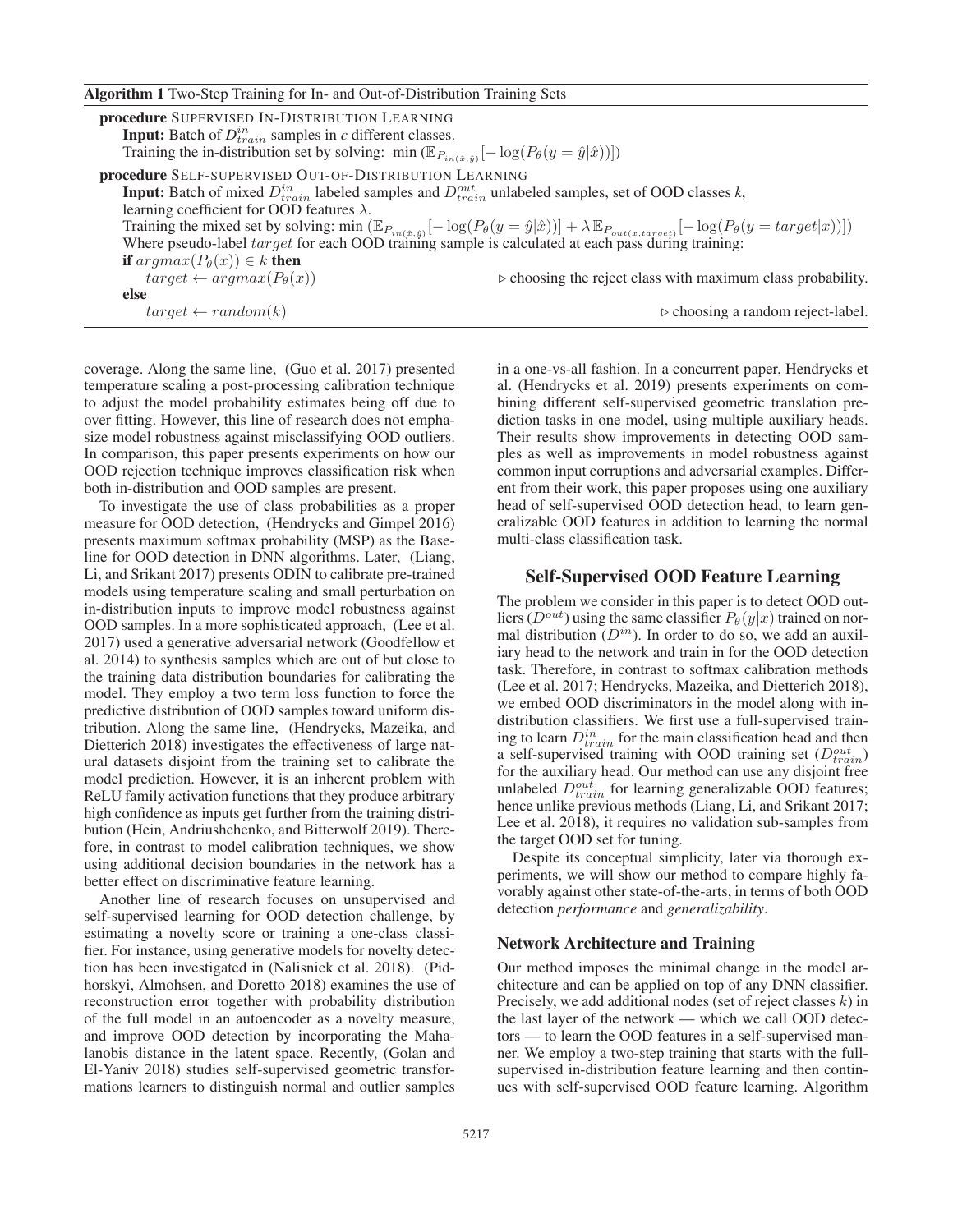1 describes the two step training procedure. Below we explain the algorithm routine; specific architecture details and training protocol are presented in the next section.

Training starts with a full-supervised in-distribution features learning that can be done in any fashion and duration to reach the optimum/desired classification performance. The training data  $(D_{train}^{in})$  in this step comes with labels that are used for loss minimization. We used cross entropy loss for the supervised training step.

After learning the in-distribution features, in the second step, we mix each mini-batch with both samples from  $D_{train}^{in}$  and  $D_{train}^{out}$ , which is an auxiliary unlabeled training set, to train the auxiliary head for OOD features. We use a two term loss function for two (in and out features) learning tasks ( $\lambda$  is a coefficient):

$$
\mathcal{L}_{total} = \mathcal{L}_{in} + \lambda \mathcal{L}_{out}
$$

The model is also able to self-label the unlabeled  $D_{train}^{out}$ samples, with new *target* predictions at each training pass. Similar to the full-supervised step, we also use cross entropy loss for  $D_{train}^{out}$  training:

$$
\mathcal{L}_{out} = -\log(P_{\theta}(y = target | x))
$$

in which the target pseudo-labels are generated using a simple semi-random method (see Algorithm 1) during the training process. Specifically, the model uses its own prediction of  $D_{train}^{out}$  samples at each forward pass to generate labels for  $D_{train}^{out}$  samples. If the prediction was a false negative, then it randomly assigns one of the reject class labels to the sample. This is similar to Caron et al. (Caron et al. 2018) where pseudo-labels are generated using a k-means algorithm to train an unsupervised deep clustering network. Throughout the OOD features learning step, we keep some in-distribution samples in each mini-batch so that the model does not forget learned in-distribution features and causing in-distribution generalization error.

#### Detection Inference

During inference, we only use one softmax function for all output classes. We take the sum of softmax output of the OOD classes as the OOD-detection signal. Naturally, we take the maximum softmax output of the main classes as the classifier prediction output. We then evaluate the OOD detection performance with only unseen OOD test sets  $(D_{test}^{out})$ and the normal test set  $(D_{test}^{in})$  for each trained model. Therefore, unlike (Hendrycks et al. 2019) and (Pidhorskyi, Almohsen, and Doretto 2018) where the trained model only performs novelty detection; our model unifies both multiclass classification and OOD detection in one model.

# Evaluation Experiments

In this section we present a set of experiments on our technique to evaluate the model performance for both OOD detection and normal classification.

Training and Test Sets To provide adequate evaluation results for our technique we trained and evaluated multiple multi-class classifiers on different training sets. Notice that in all experiments we used different OOD train and test sets



Figure 1: Comparison between different OOD detection methods when  $D_{test}^{out}$  is mix of five different and disjoint outlier datasets. Detectors without generalized OOD feature learning (i.e., ODIN and Mahanalobis) show significant performance drop when facing mix of outlier distributions.

since our assumption is that we do not have access to outliers in real-world cases. For example, in the MNIST (LeCun et al. 1998) experiment, while the normal  $D_{train}^{in}$  is handwritten digits, we used English letters from E-MNIST (Cohen et al. 2017) as the source of  $D_{train}^{out}$  set. We then evaluate the OOD detection performance with unseen  $D_{test}^{out}$  including Kuzushiji-MNIST (Clanuwat et al. 2018), not-MNIST (Bulatov 2011), and Fashion-MNIST (Xiao, Rasul, and Vollgraf 2017) datasets to measure how well can the model generalize on unseen distributions.

Other experiments include training multi-class classifiers on CIFAR-10, CIFAR-100 (Krizhevsky, Hinton, and others 2009), and SVHN (Netzer et al. 2011) datasets. In all experiments (except the MNIST) we used 80 Million Tiny Images dataset (Torralba, Fergus, and Freeman 2008) as the source of unlabeled  $D_{train}^{out}$ . We discuss our choice of other natural (e.g., ImageNet dataset (Russakovsky et al. 2015)) and synthesized datasets as  $D_{train}^{out}$  in the discussion section. We tested each trained model with test sets of five unseen disjoint datasets including Texture (Cimpoi et al. 2014), Places365 (Zhou et al. 2017), and LSUN (Yu et al. 2015) datasets as  $D_{test}^{out}$ . For all test experiments, we used the test set or equal mix of test sets of aforementioned outlier datasets as the  $D_{test}^{out}$ . For both CIFAR experiments, we removed mutual samples from 80 Million Tiny Images to create a disjoint  $D_{train}^{out}$ .

Network Architecture and Training For all experiments on CIFAR-10 and CIFAR-100 datasets we used 40-2 Wide Residual Network architecture (Zagoruyko and Komodakis 2016). We used a smaller 16-2 Wide ResNet for the SVHN and a vanilla convolutional neural network with two convolution layers for the MNIST dataset. We used five reject classes for the CIFAR-10, MNIST, and SVHN experiments and 10 reject classes for the CIFAR-100 experiment. Similar to the conventional practice of clustering algorithms, we perform cross-validation to test different numbers of reject classes to reach the best detection performance. We will discuss the effect of reject class numbers in the later section.

The training starts with full-supervised training of the multi-class classifier the  $D_{train}^{in}$  (see Algorithm 1). We trained the model for 100 epochs in CIFAR-10 and CIFAR-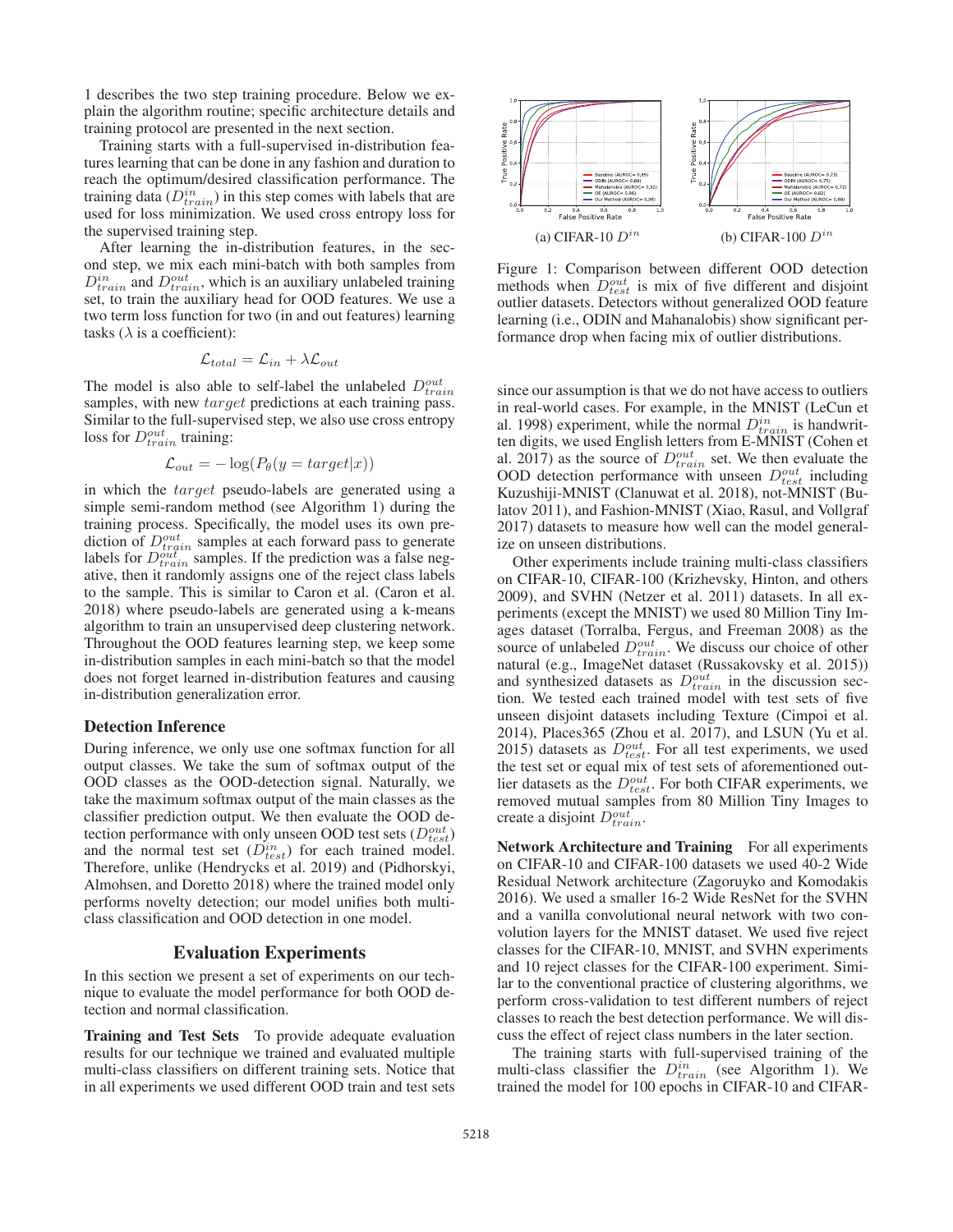| $D_{train}^{in}$ | $D_{test}^{out}$ | FPR at TPR 0.95% |           | <b>AUROC</b> |                 | <b>AUPR</b> |            |                 |           |            |
|------------------|------------------|------------------|-----------|--------------|-----------------|-------------|------------|-----------------|-----------|------------|
|                  |                  | <b>Baseline</b>  | <b>OE</b> | Our method   | <b>Baseline</b> | <b>OE</b>   | Our method | <b>Baseline</b> | <b>OE</b> | Our method |
| <b>NINIST</b>    | not-MNIST        | 17.11            | 0.25      | $\bf{0}$     | 95.98           | 99.86       | 99.99      | 95.75           | 99.86     | 99.99      |
|                  | <b>F-MNIST</b>   | 2.96             | 0.99      | $\bf{0}$     | 99.30           | 99.83       | <b>100</b> | 99.19           | 99.83     | <b>100</b> |
|                  | <b>K-MNIST</b>   | 10.54            | 0.03      | 0.35         | 97.11           | 97.60       | 99.91      | 96.46           | 97.05     | 99.91      |
| <b>SVHN</b>      | Texture          | 4.70             | 1.04      | 2.28         | 98.40           | 99.75       | 99.37      | 93.07           | 99.09     | 98.16      |
|                  | Places 365       | 2.55             | 0.02      | 0.05         | 99.27           | 99.99       | 99.94      | 99.10           | 99.99     | 99.93      |
|                  | <b>LSUN</b>      | 2.75             | 0.05      | 0.04         | 99.18           | 99.98       | 99.94      | 97.57           | 99.95     | 99.85      |
|                  | CIFAR-10         | 5.88             | 3.11      | 0.31         | 98.04           | 99.26       | 99.83      | 94.91           | 97.88     | 99.60      |
|                  | CIFAR-100        | 7.74             | 4.01      | 0.07         | 97.48           | 99.00       | 99.93      | 93.92           | 97.19     | 99.81      |
| CIFAR-10         | <b>SVHN</b>      | 28.49            | 8.41      | 3.62         | 90.05           | 98.20       | 99.18      | 60.27           | 97.97     | 99.13      |
|                  | Texture          | 43.27            | 14.9      | 3.07         | 88.42           | 96.7        | 99.19      | 78.65           | 94.39     | 98.78      |
|                  | Places 365       | 44.78            | 19.07     | 10.86        | 88.23           | 95.41       | 97.57      | 86.33           | 95.32     | 97.77      |
|                  | <b>LSUN</b>      | 38.31            | 15.20     | 4.27         | 89.11           | 96.43       | 98.92      | 86.61           | 96.01     | 98.74      |
|                  | CIFAR-100        | 43.12            | 26.59     | 30.07        | 87.83           | 92.93       | 93.83      | 85.21           | 92.13     | 94.23      |
| CIFAR-100        | <b>SVHN</b>      | 69.33            | 52.61     | 18.22        | 71.33           | 82.86       | 95.82      | 67.81           | 80.21     | 95.03      |
|                  | Texture          | 71.83            | 55.97     | 40.3         | 73.59           | 84.23       | 89.76      | 57.41           | 75.76     | 83.55      |
|                  | Places 365       | 70.26            | 57.77     | 39.96        | 73.97           | 82.65       | 89.08      | 70.46           | 81.47     | 88.00      |
|                  | <b>LSUN</b>      | 73.92            | 63.56     | 41.24        | 70.64           | 79.51       | 88.88      | 66.35           | 77.85     | 87.59      |
|                  | CIFAR-10         | 65.12            | 59.96     | 57.79        | 75.33           | 77.53       | 77.70      | 71.29           | 72.82     | 72.31      |

Table 1: Out-of-distribution detection results (%) on various  $D_{train}^{in}$  and  $D_{test}^{out}$  experiments. We compare our method with the Baseline (Hendrycks and Gimpel 2016) and OE (Hendrycks, Mazeika, and Dietterich 2018) techniques. All results are averaged over 10 runs. The  $D_{train}^{out}$  is E-MNIST for the MNIST experiment and Tiny Images dataset for all other experiments.

100 experiments, 20 epochs for the SVHN training set, and 10 epochs for the MNIST experiment. We used batch size of 128, learning rate of 0.1 (decayed on a cosine learning rate schedule), and dropout rate of 0.3 for the CIFAR-10, CIFAR-100, and SVHN experiments. For the MNIST experiment, we used batch size of 64, learning rate of 0.01 (decayed on a cosine learning rate schedule), and dropout rate of 0.1. We measured the normal test set error rate for each trained model as follows: 4.72% on CIFAR-10, 23.74% on CIFAR-100, 4.94% on SVHN, and 1.33% on MNIST.

After the model learned in-distribution features, we then continued with the self-supervised OOD feature learning with unlabeled  $D_{train}^{out}$  dataset for more epochs. For the self-supervised step, we mixed each mini-batch with both  $D_{train}^{in}$  and  $D_{train}^{out}$  to maintain features diversity and prevent the model from forgetting normal features when learning new OOD features. In all experiments we used five times larger  $D_{train}^{out}$  mini-batches compared to  $D_{train}^{in}$  minibatches. Also, we used a fix  $\lambda = 5$  for OOD feature learning coefficient (see Algorithm 1) in all experiments and did not need to tune at each run. We continued the self-supervised training step for 10 epochs in MNIST, 20 epochs in SVHN, and 100 epochs for CIFAR-10 and CIFAR-100 experiments.

#### OOD Detection Performance

We used different metrics to measure the OOD detection performance in our experiments. Our threshold independent metrics are Area Under Receiver Operating Characteristic curve (AUROC) (Davis and Goadrich 2006) and Area Under Precision and Recall curve (AUPR). The ROC curve shows the relation between True Positive Rate (TPR) and False Positive Rate (FPR) in detection. The AUROC will be 100% for a perfect detector and 50% for a random detector. We used  $D_{test}^{out}$  (test set of outlier datasets) as positive OOD samples and the  $D_{test}^{in}$  (test set of normal dataset) as negative samples for detection. Therefore, we calculate FPR as the probability of negative samples being misdetected as positive and TPR as the probability of correctly detecting positive samples. For the main experiments, we calculated the detector's FPR when the detector threshold is set on 95% TPR. We also used Precision-Recall (PR) curve that shows the relation between detector positive predictive value (precision) and TPR (recall) at different thresholds.

Table 1 presents our detailed evaluation and comparison results with two confidence-score based methods including the Baseline (Hendrycks and Gimpel 2016) and Outlier Exposure (OE) technique presented in (Hendrycks, Mazeika, and Dietterich 2018). The choice of comparison with OE was because of the fact that similar our method, they also focus on OOD feature learning together with normal distribution features. To evaluate the robustness of our method, we train multi-class classifiers on four different training sets (CIFAR-10, CIFAR-100, MNIST, SVHN) and test each of them (except MNIST) on five different disjoint  $D_{test}^{out}$ . For all test experiments, we used equal number of samples from  $D_{test}^{in}$  and  $D_{test}^{out}$  sets. All detection results are from one trained model but averaged over 10 runs. We compare our method's detection performance with OE by averaging measured AUROC over the five  $D_{test}^{out}$  sets in each experiment. Our method outperforms the predecessor technique on all tests by: 6.89% gain in CIFAR-100 experiment, 1.80% gain in CIFAR-10 experiment, 0.21% gain in SVHN experiment,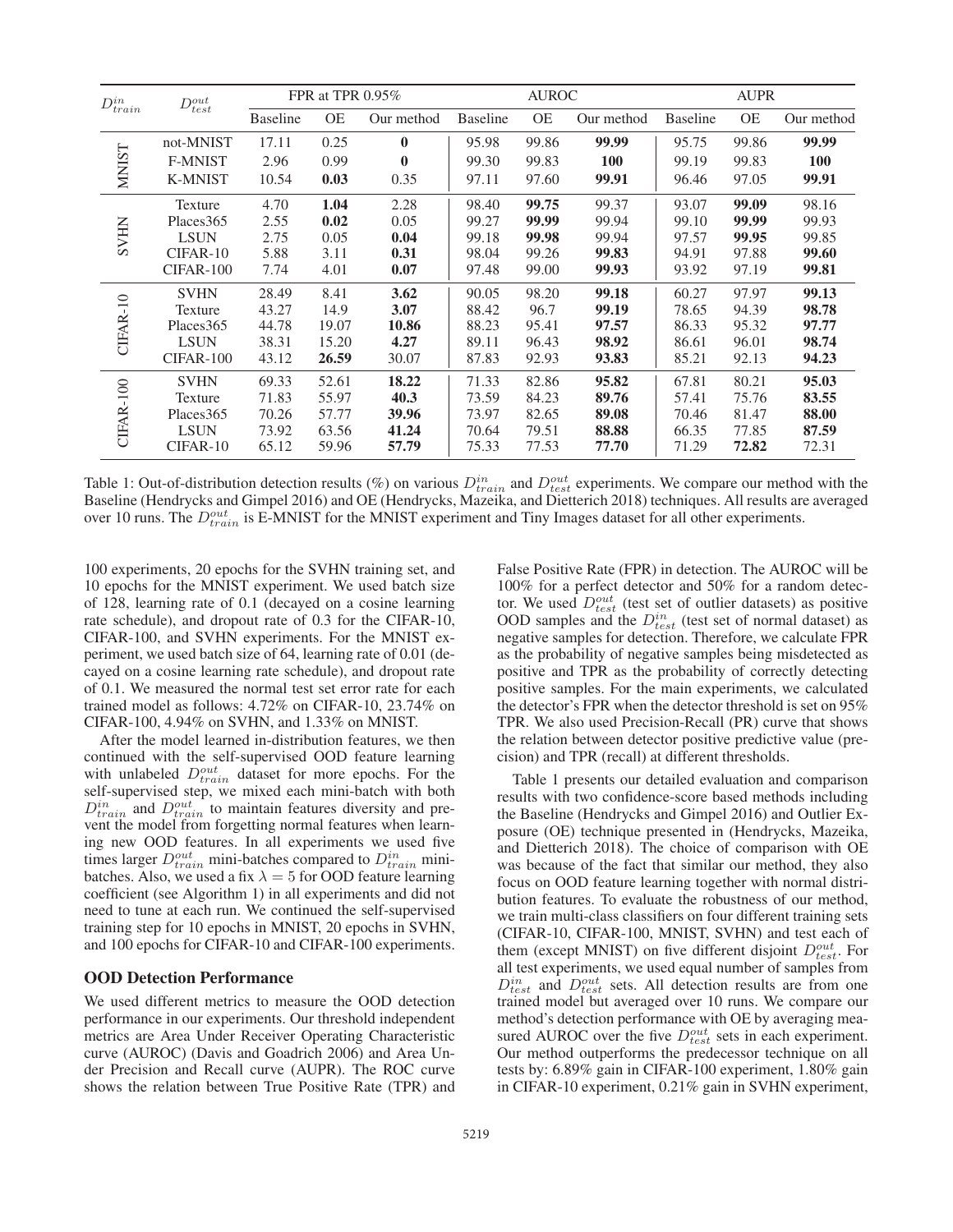

Figure 2: Comparison between the Baseline, OE, and our method's total misclassificaiton error rate (Top) for CIFAR-10 and CIFAR-100 experiments at different OOD detection TPR.  $D_{test}^{out}$  set is an equal mix of five different test sets. Our method shows the highest test set coverage (Bottom) at all classification error rate.

and 1.29% gain in MNIST experiment. Note that none of compared OOD techniques in this section used sub-sample of the targeted  $D_{test}^{out}$  set for model tuning.

Mixed-Distribution OOD Detection To evaluate the generalizability of our technique, we simulating a real-world scenario where both samples from normal distribution and outliers from multiple unknown distribution exists. Therefore, we run experiments which  $D_{test}^{out}$  is a mix of different disjoint datasets. We create an equal mix of SVHN, Texture, Places365, LSUN, and CIFAR-100 (or CIFAR-10 for the CIFAR-100 experiment) test sets for a more diverse and challenging  $D_{test}^{out}$ . We randomly take 2000 samples from the test sets of each dataset to create the new  $D_{test}^{out}$  set. We first evaluated the Baseline, OE, and our method with the new mixed-distribution  $D_{test}^{out}$ , and observed a slight (less than 0.5%) AUROC drop in OOD detection for these three methods. However, comparison with ODIN (Liang, Li, and Srikant 2017) and Mahanalobis (Lee et al. 2018) detectors in Figure 1 shows a significant detection performance drop of these methods when facing mix of different  $D_{test}^{out}$  sets. For the case of ODIN detector, the AUROC drops 14.07% for CIFAR-100 (and 7.41% for CIFAR-10) experiment when facing the mixed distribution  $D_{test}^{out}$  set. Similarly, for the case of Mahanalobis detector, the AUROC drops 25.84% for CIFAR-100 (and 7.34% for CIFAR-10) experiment when facing the mixed distribution  $D_{test}^{out}$  set. This detection performance drop indicates high reliance of these two methods on tuning on the known outlier distribution rather than learning generalizable OOD features. For both ODIN and Mahanalobis detectors, we used 200 samples from each of five  $D_{test}^{out}$  sets to tune Mahanalobis and ODIN detectors in this experiment. We review more detailed valuation and comparison with the two methods in the discussion section.



Figure 3: Normal classification error rate (Top) and riskcoverage curves (Bottom) for CIFAR-10 and CIFAR-100 experiments. Our method consistently improves classification error rate as we reduce the detection threshold for higher detection true positive rates. Colored lines show different  $D_{test}^{out}$  sets.

We next evaluate the total misclassification rate of our model and compare it with the Baseline and OE detectors. We calculate total misclassification rate as the number of misclassified inputs (normal classification error plus false negative samples) divided by total number of classified inputs (total number of negative samples). Figure 2 (a) and (b) show total misclassification error rate at different OOD detection TPR when feeding the model with both  $D_{test}^{in}$  and the mixed  $D_{test}^{out}$  set. All three techniques show total misclassification rate reduction with higher detection TPR in CIFAR-10 and CIFAR-100 experiments. Figure 2 (c) and (d) presents a comparison of risk-coverage curves between these techniques which indicates our technique has the highest  $D_{test}^{in}$  set coverage in this comparison. For the CIFAR-10 experiments, Our method shows 4.57% higher  $D_{test}^{in}$ set coverage compared to the OE and 28.68% higher compared to the Baseline method when our detector is set on 95% TPR. Likewise, for the CIFAR-100 experiments, Our method shows 6.45% higher  $D_{test}^{in}$  set coverage compared to the OE and 21.08% higher compared to the Baseline method when our detector is set on 95% TPR.

#### Normal Classification Performance

Despite most OOD detection papers which restrict the evaluations experiments to only the  $D_{test}^{out}$ , the presence of an OOD detector affects normal classification performance as well. Specifically, the false negative detection samples always increase the classification error rate, but false positive detection samples could decrease the classification error. Misdetected samples from  $D_{test}^{in}$  (false positive samples) near the training distribution boundary (regions with low density) could reduce classification error. We evaluate how does our OOD detector affect normal classification risk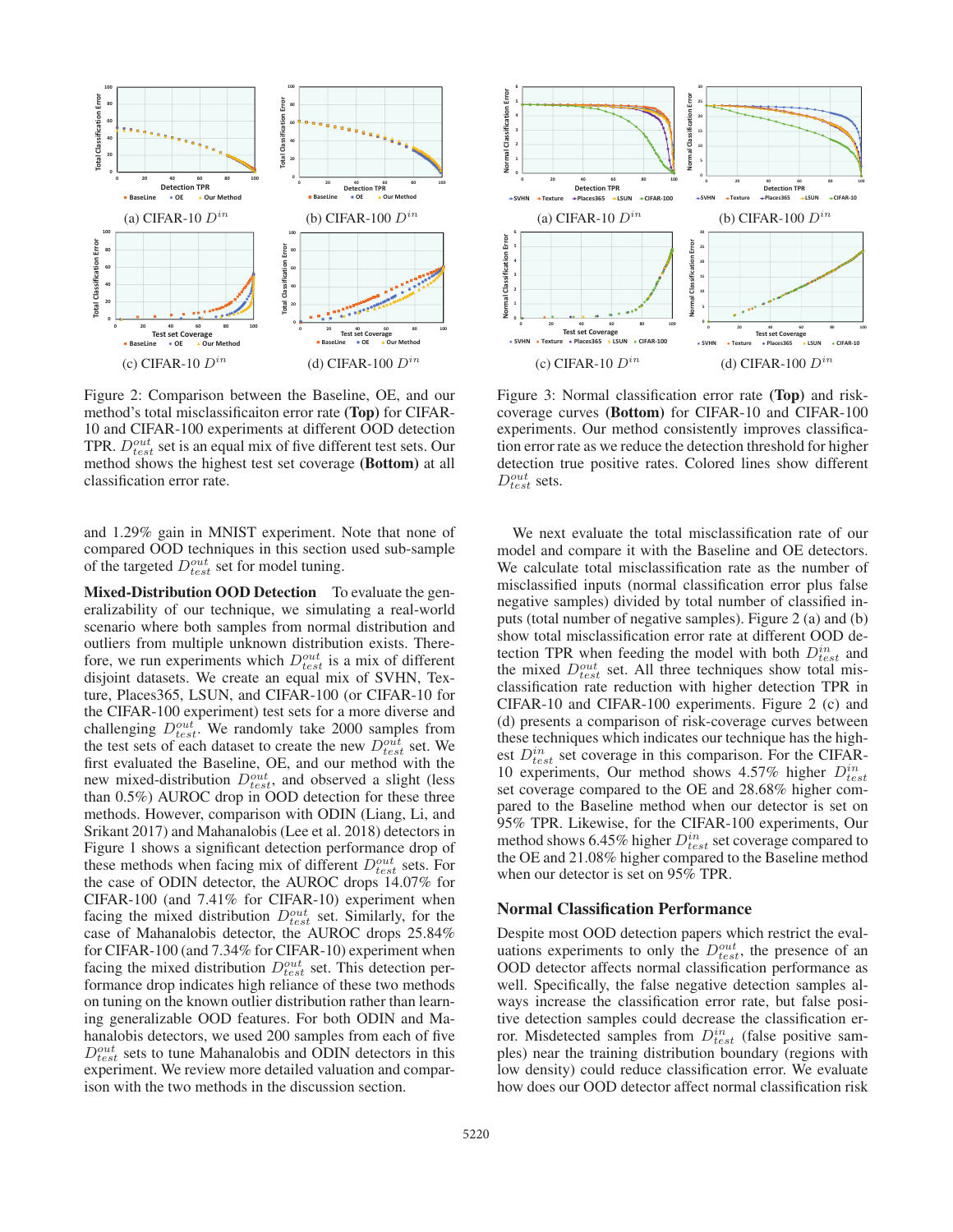and coverage in the concept of selective classification (Geifman and El-Yaniv 2017). To measure the normal error rate at different desired OOD detection TPR, we first calculate the detection threshold using equal size of normal and outlier samples. We then feed the  $D_{test}^{in}$  to the network which selectively classifies samples that are not detected as OOD.

Figure 3 (a) and (b) show normal misclassification error rate at different OOD detection TPRs on CIFAR-10 and CIFAR-100 experiments. The normal misclassification error drops consistently as we reduce the detection threshold for higher TPR. Note that in all tests the normal misclassification rate is 4.72% for the CIFAR-10 dataset and 23.74% for CIFAR-100 without using the OOD detector. Experiments on CIFAR-10 show the normal misclassification error rate is reduced by 1.92% on average when the detector is set on 95% TPR detection. Similar to that, averaging on experiments for CIFAR-100 dataset show the normal misclassification error rate is fallen by 11.81% when the detector is set on 95% TPR detection. However, this surge in the classification performance is in a trade-off with the  $D_{test}^{in}$  coverage which is due to higher detection FPR: see Figure 3 (c) and (d) for  $D_{test}^{in}$  risk-coverage curve in different experiments.

# Discussion and Analysis

In this section we discuss the robustness of our technique by reviewing how different hyperparameters and training variations affect the OOD detection performance. We compare the OOD detection performance and generalization with ODIN (Liang, Li, and Srikant 2017), Mahanalobis detector (Lee et al. 2018), and Deep SVDD (Ruff et al. 2018) one class classifier.

Generalizable OOD Feature Learning In our experiments, we found size and diversity of the  $D_{train}^{out}$  set are important factors to learn generalizable OOD features. Since our normal  $D_{train}^{in}$  datasets (CIFAR-10, CIFAR-100, and SVHN) are much smaller than  $D_{train}^{out}$  (Tiny Images dataset with 80 million samples), we used five times more OOD samples in each training iteration to create large enough mini-batches for the self-supervised OOD training step. Note that the model learns the in-distribution features in the full-supervised training step and the self-supervised training goal is learning  $D_{train}^{out}$  features to generalize well on unseen  $D_{test}^{out}$ . To even further enhance the OOD feature learning, we perform random sampling without replacement from our large  $D_{train}^{out}$  to increase the diversity of OOD training features. This sampling resulted in using about 30% of the Tiny Images dataset throughout the 100 epochs of self-supervised training for CIFAR-10 and CIFAR-100 experiments. Due to the simpler features in SVHN dataset (compared to CIFAR), we observed that using only about 5% of the entire  $D_{train}^{out}$ is enough for the SVHN experiment during the 20 epochs of self-supervised learning.

An important factor for OOD detectors is to generalize on any unseen  $D_{test}^{out}$  independent from the training and tuning data. We performed rigorous evaluations with different individual and mixed disjoint image datasets to convey the importance of generalization in OOD detection. On the other hand, techniques like ODIN (Liang, Li, and Srikant



Figure 4: Comparison of OOD detection score histograms between OE ( $-1 \times MSP$  score) and our method ( $MSP^{Out}$ score) for the CIFAR-10 experiment.

2017), Lee et al. (Lee et al. 2017), and Mahanalobis detector (Lee et al. 2018) heavily rely on a small sub-sample of targeted  $D_{test}^{out}$  for parameter tuning. For example, the Mahanalobis detector shows an average of 13.4% AUROC drop for CIFAR-100 classifier (9.87% AUROC drop for ODIN) and 1.4% drop for CIFAR-10 classifier (3.6% AUROC drop for ODIN) when using adversarial perturbation samples for parameter tuning instead of taking 1000 samples from the  $D_{test}^{out}$  set. Even in the case of mixed  $D_{test}^{out}$  set, figure 1 shows significant detection performance drop for these methods. The difference between ROC curves shows how well different methods can generalize on mixed of unseen  $D_{test}^{out}$  sets.

Synthesized OOD Training Set Early in our experiments, we found out the closeness of  $D_{train}^{out}$  and  $D_{train}^{in}$  is important for learning features which are outside but near the training distribution. In our CIFAR-10 and CIFAR-100 experiments,  $D_{train}^{in}$  are disjoint subsets of  $D_{train}^{out}$  (Tiny Images dataset), and hence in the self-supervised training step, OOD samples fall somewhat near (yet non-identical to)  $D_{train}^{in}$  in the feature space, as analyzed in (Recht et al. 2018).

To test the flexibility in choosing other  $D_{train}^{out}$ , we also used down-sampled ImageNet-22k (with ImageNet-1k removed from it) dataset as another choice of large scale natural images and repeated the CIFAR-10 and CIFAR-100 experiments. However, we saw an average detection AU-ROC drop from 88.24% to 84.99% on CIFAR-100 and from 97.37% to 90.40% on CIFAR-10 experiment. To improve the ImageNet as the  $D_{train}^{out}$  set, we simply blended OOD samples with the  $D_{train}^{in}$  to create new synthesized OOD training set. The new OOD training set (with  $\alpha = 0.1$  image blending) improve averaged detection AUROC to 85.98% on CIFAR-100 and to 91.72% on CIFAR-10 experiment. Our conclusion is that a suitable unlabeled  $D_{train}^{out}$  could be provided by a mother dataset (like the Tiny Images for the cases of CIFAR-10 and CIFAR-100), or simply collected during the normal training data collection, and improved with different augmentation and synthesizing (as in (Liang, Li, and Srikant 2017)) techniques.

In the case of SVHN and MNIST training sets, we observed that the network was able to easily distinguish indistribution features from the OOD features. For the SVHN experiment, we observed no reduction or improvement in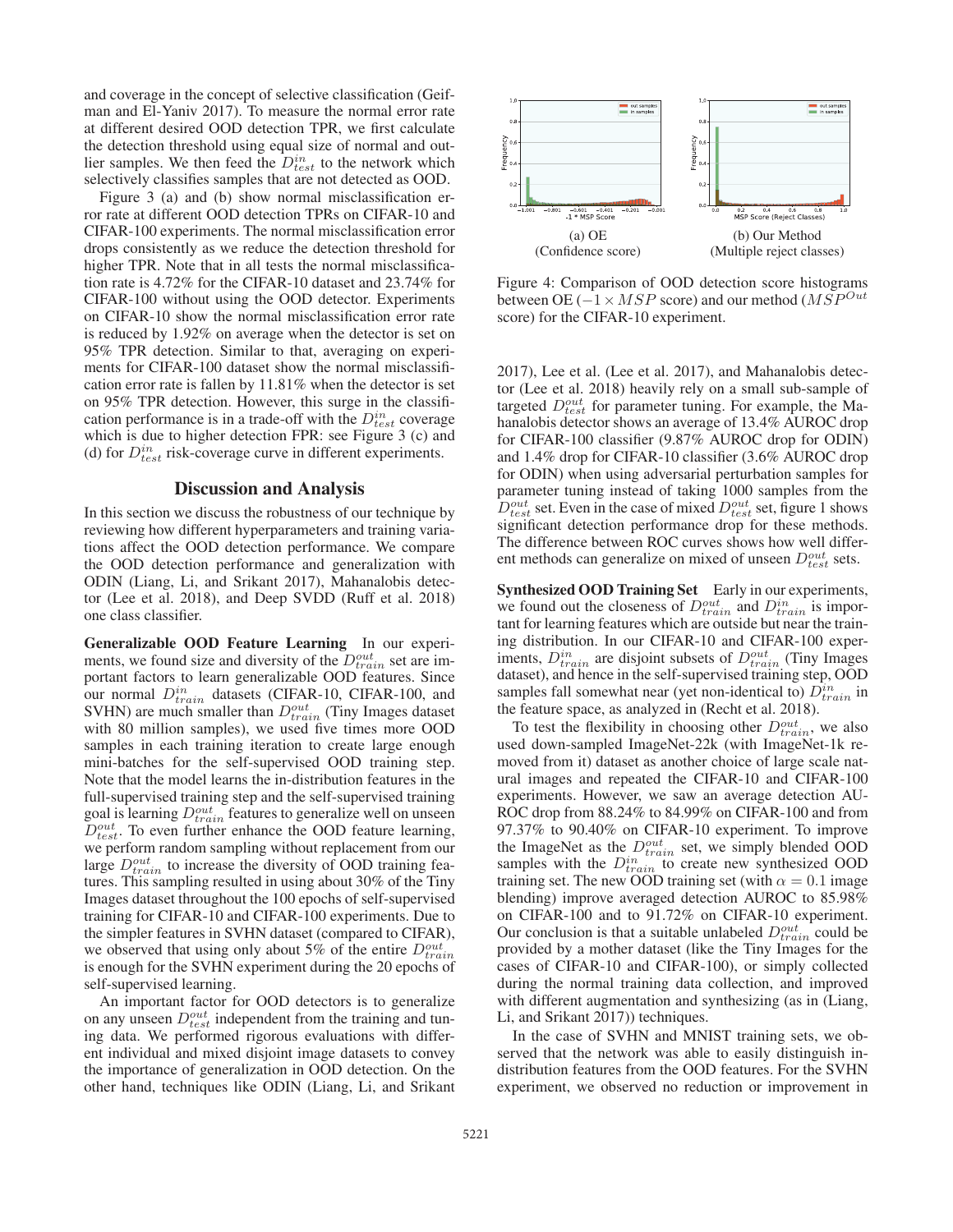| Detection Score                | $Q_{train}^{in}$ |             |  |  |
|--------------------------------|------------------|-------------|--|--|
|                                | $CIFAR-10$       | $CIFAR-100$ |  |  |
| $max(softmax^{out})$           | 97.77            | 88.31       |  |  |
| $sum(softmax^{out})$           | 97.83            | 88.20       |  |  |
| $weighted(softmax^{out})$      | 97.75            | 88.32       |  |  |
| $entropy^{out}$                | 97.88            | 87.93       |  |  |
| $entropy^{out} - entropy^{in}$ | 97.86            | 87.72       |  |  |
| Weighted All Scores            | 97.85            | 88.44       |  |  |

Table 2: OOD detection AUROC results (%) when using various detection scores. Using different scores does make make significant improvement in detection performance.

OOD detection performance when using ImageNet as the sources of  $D_{train}^{out}$  compared to the choice of Tiny Images dataset. Likewise for the MNIST experiment, the OOD detection performance when using E-MNIST as the sources of  $D_{train}^{out}$  (average AUROC = 99.65%) was not much different from using K-MNIST as the sources of  $D_{train}^{out}$  (average  $AUROC = 99.97\%$ ).

Multiple Reject Classes Similar to the conventional practice of unsupervised clustering techniques, we test our technique with using different number of reject classes for OOD distribution. We vary the number of reject classes, denoted as *k*, in CIFAR-10 and CIFAR-100 experiments, train for equal number of epochs, and measure the OOD detection performance. We tried  $k =$ 1, 2, 3, 4, 5, 6, 7, 8, 9, 10, 20, 30, 40, and 50 number of reject classes for the CIFAR-10 experiment and  $k =$ 1, 2, 5, 10, 20, 30, 50, and 100 number of reject classes for the CIFAR-100 experiment.

Comparing the OOD detection AUROC results shows an average of 91.1% with a standard deviation of 0.31% when using the different k-reject classes for the CIFAR-10 data set. Likewise, for the CIFAR-100 dataset, OOD detection AUROC results show an average of 79.2% with a standard deviation of  $5.40\%$  when using the different k-reject classes for the CIFAR-100 data set. We chose *k=5* for all 10 class classifiers and *k=10* for the 100-class classifier experiments. Our results indicate that the optimal number of reject classes, which results in neither over- nor under-partition of OOD features, would be dependent on the choice of in and out of distribution training data. However, its impact on OOD detection performance is mild and insensitive. Figure 4 shows a comparison of the histogram of OOD detector scores between OE and our method.

**OOD Detection Scores** We also considered using different OOD scoring methods rather than taking maximum softmax probability (MSP) of reject classes as the detection signal. During the self-supervised training step, our random pseudo-labeling clusters OOD features into multiple reject classes which is advantageous compared to 1-reject class. For this purpose, we examined weighting softmax probability of reject classes, the entropy of softmax vector for both reject classes  $(Entropy^{Out})$  and normal classes  $(-1 \times Entropy^{In})$ , and combination of weighted softmax probabilities and entropy of softmax vector.

Table 2 shows a list of various detection scores that we examined as OOD detection score. We used a mix of five difference disjoint datasets as the  $D_{test}^{out}$  set and the results show AUROC of the OOD detection in CIFAR-10 and CIFAR-100 experiments. With a non-weighted sum of softmax probabilities of reject classes we observed an AUROC increase of 0.06% in CIFAR-10 experiment over maximum softmax probability detection. Using a greedy search we weighted the softmax scores of reject classes and observed 0.01% increase in CIFAR-100 experiment. Adopting entropy of the softmax vector (from reject classes) also resulted in 0.11% increase in CIFAR-10 experiment. Lastly, we examined combining the weighted softmax scores and softmax vector entropy for higher AUROC. Our conclusion is that training multiple reject classes for OOD detection improves the detection performance via allowing better OOD detection scores compared to using only 1-reject class.

Comparison to One Class Classification We do not primarily compare our method to one class classifiers and other families of unsupervised outlier detectors/ uncertainty estimators, due to their often significantly higher inference latency and memory overheads. However, we briefly compared our method with the Deep SVDD (Ruff et al. 2018) one class classifier on CIFAR-10 dataset. We train 10 different classifiers that each takes one of the CIFAR-10 classes as the  $D_{train}^{in}$  and the other 9-classes as  $D_{test}^{out}$ . Similar to other CIFAR experiments, we use Tiny Images as the  $D_{train}^{out}$ . Our experimental results show average AUROC of 77.75% for 10 trained one class classifiers which outperforms Deep SVDD method with averaged AUROC of 64.81% with the same train and test sets.

# Conclusion and Future Work

We presented a new method to detect OOD samples with a minimal twist in a regular multi-class DNN classifier. In a two step training, our model jointly learns generalizable outlier features as well as in-distribution features for normal classification. Our evaluation results show the proposed self-supervised learning of OOD features can very well generalize to reject other unseen distribution. Also, our method reduces the classification risk for the test sets while by rejecting ambiguous samples near the boundaries of training distribution. The immediate future directions for our technique is using a clustering method to assign pseudo-labels (instead of random pseudo-labels) to OOD samples. Including temperature scaling as another tuning step is also worthy to explore for better calibrating the model.

#### References

Bulatov, Y. 2011. Notmnist dataset.

Caron, M.; Bojanowski, P.; Joulin, A.; and Douze, M. 2018. Deep clustering for unsupervised learning of visual features. In *ECCV*, 132–149.